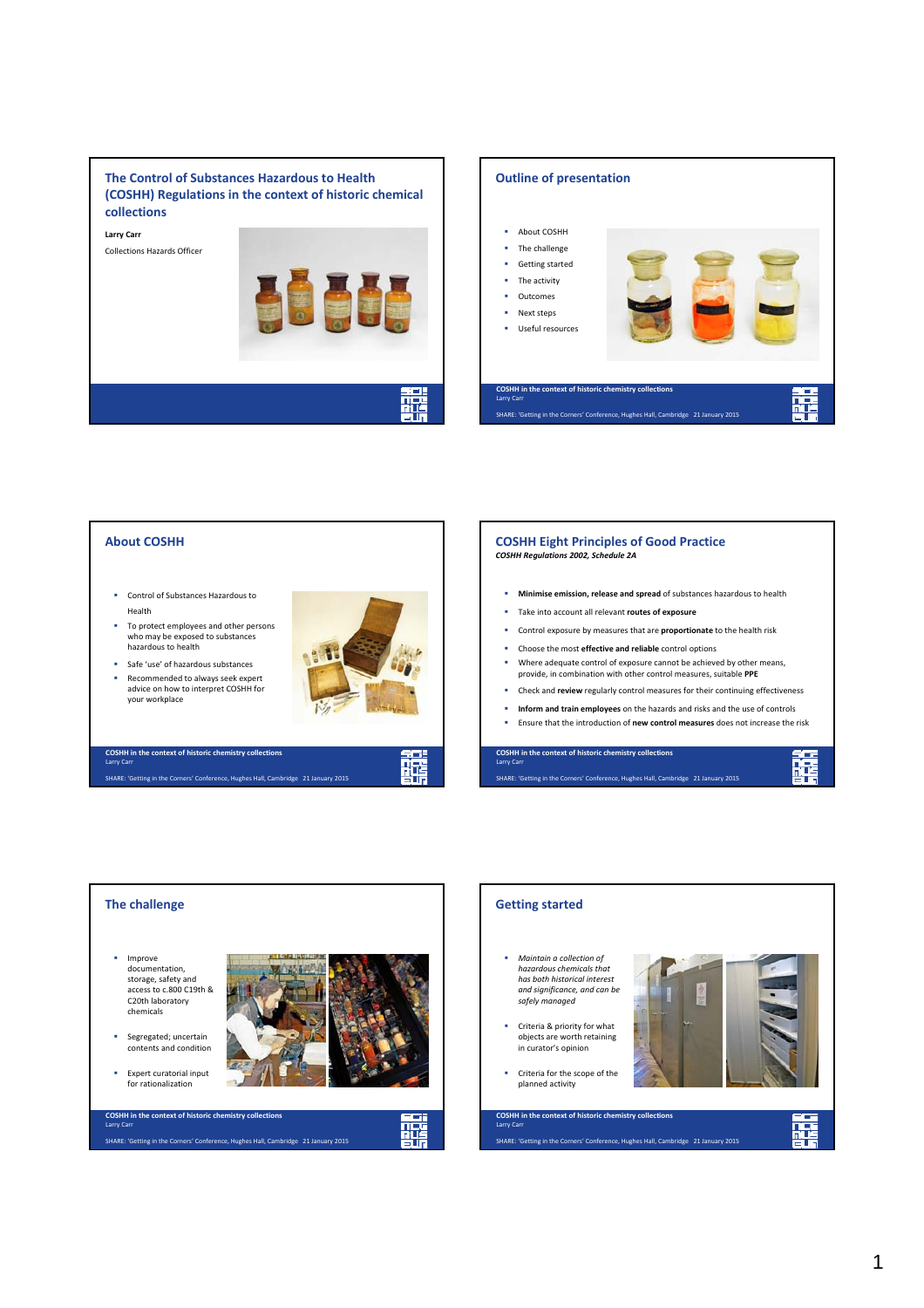









Decreasing Effectiveness

Decreasing Effectiveness

麗